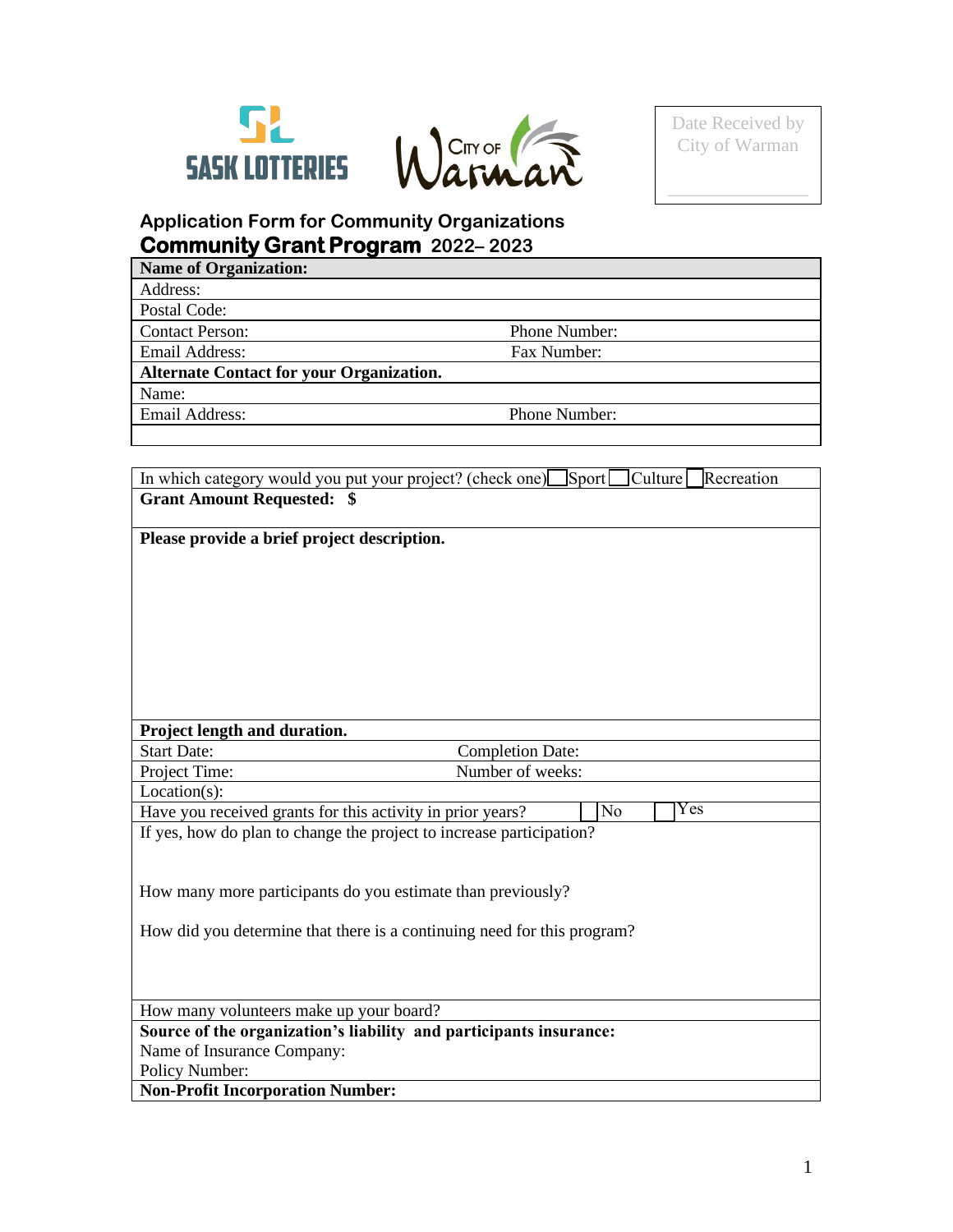**1. Objectives What do you wish to achieve with this project?**

**How do you accomplish the project objectives?**

### **2. What format will be used for this project? (check all that apply)**

- □ Registered program
	- □ Workshop
- $\Box$  Special Event

 $\square$  Drop-in program □ Performance □ Other

**3. a) Who is the program intended for?**

### **b) Are any of the groups below specifically targeted? (If yes, check ONE)**

- □ Economically disadvantaged □ New Canadians
- 
- $\overline{\square}$  Single-parent families
- 
- □ Older Adults (65+ years) □ Persons with a disability<br>
□ Single-parent families □ Youth at risk
	-

### **4. Estimate numbers, ages range and gender or participants.**

| <b>Age Ranges</b> | <b>Number of Females</b> | <b>Number of Males</b> | <b>Total</b> |
|-------------------|--------------------------|------------------------|--------------|
| For all ages      |                          |                        | 0            |
| <b>OR</b>         |                          |                        |              |
| $0 - 5$ years     |                          |                        |              |
| (Preschool)       |                          |                        | 0            |
| $6 - 12$ years    |                          |                        |              |
| (Child)           |                          |                        | 0            |
| $13 - 18$ years   |                          |                        | $\mathbf 0$  |
| (Youth)           |                          |                        |              |
| $19 - 30$ years   |                          |                        |              |
| (Young Adult)     |                          |                        | 0            |
| $31 - 65$ years   |                          |                        |              |
| (Adult)           |                          |                        | 0            |
| $65 + years$      |                          |                        | 0            |
| (Older Adult)     |                          |                        |              |
| <b>TOTAL</b>      | $\Omega$                 | $\mathbf 0$            | 0            |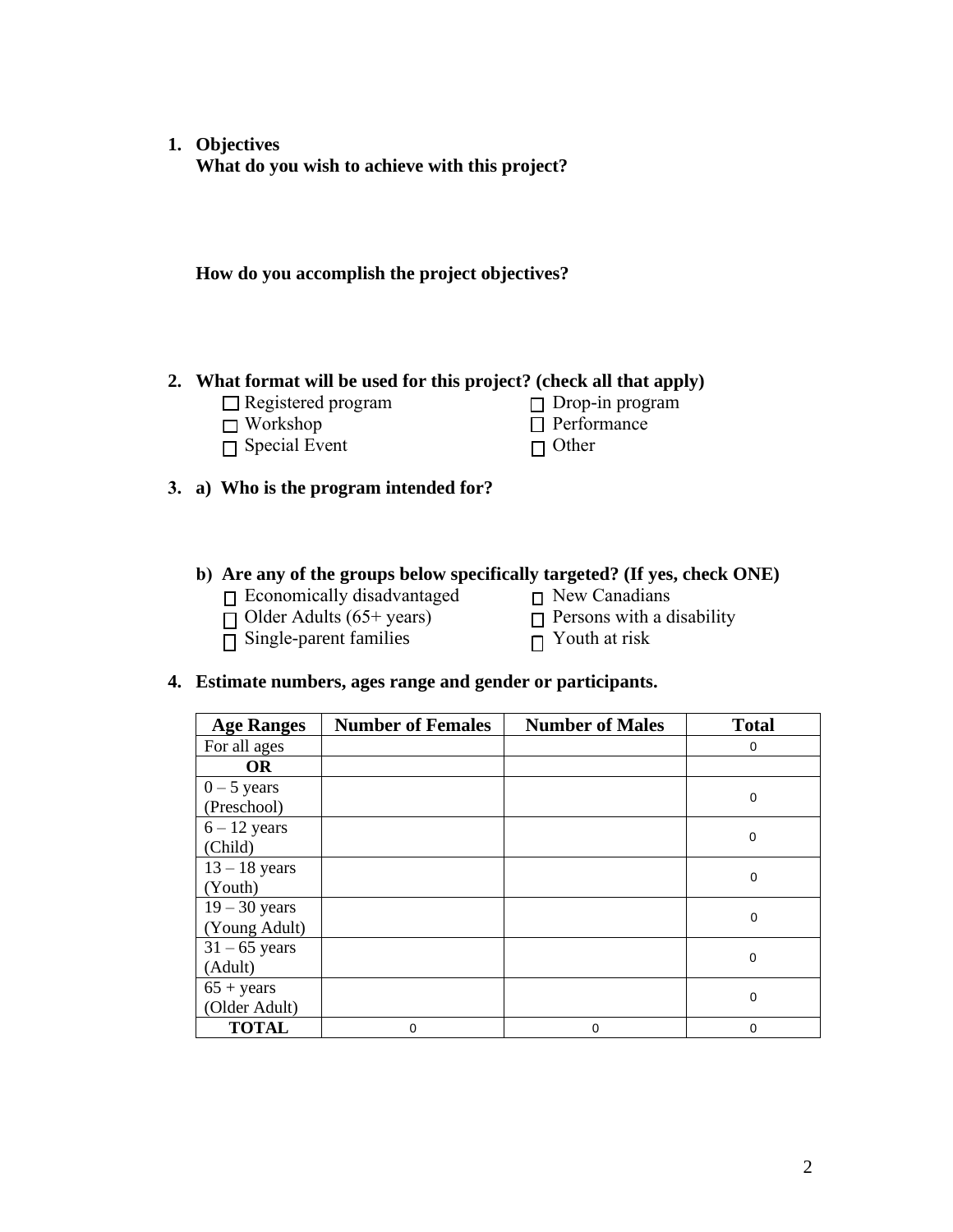| 5. How do you plan to involve your target population in planning, promoting,<br>delivering and/or evaluating your program? (Check all that apply)<br>$\Box$ Representatives will sit on the advisory committee.<br>$\Box$ Community consultations/focus groups will be held.<br>$\Box$ Members of the target group will assist with the delivery of the program.<br>$\Box$ Informal contacts and conversations will be used. |                                                                                                                                                    |                                          |
|------------------------------------------------------------------------------------------------------------------------------------------------------------------------------------------------------------------------------------------------------------------------------------------------------------------------------------------------------------------------------------------------------------------------------|----------------------------------------------------------------------------------------------------------------------------------------------------|------------------------------------------|
| 6. How will you make your target population aware of your project/program?<br>$\Box$ Newspaper ads<br>$\Box$ TV ads<br>$\Box$ Radio ads<br>$\Box$ Posters in area/buildings where target population goes<br>$\Box$ Referral from professionals (e.g., social workers, senior homes, schools, etc.)<br>$\Box$ Brochures distributed to target population                                                                      | $\begin{array}{ll}\n\Box \quad \text{Online communications} \\ \Box \quad \text{Commuty meetings} \\ \Box \quad \text{Word of mouth}\n\end{array}$ |                                          |
| 7. How will you measure and evaluate that your program has achieved your<br>objectives? (Check all that apply)<br>$\Box$ Number of participants $\Box$ Participant attendance (for ongoing programs)<br>$\Box$ Quality of the project/event $\Box$ Value to the participants<br>$\Box$ Other                                                                                                                                 |                                                                                                                                                    |                                          |
| 8. How many volunteers will be involved with this project?<br>$\Box$ 0 $\Box$ 1-10 $\Box$ 11-25 $\Box$ 26-50 $\Box$ Over 50                                                                                                                                                                                                                                                                                                  |                                                                                                                                                    |                                          |
| What will they do?                                                                                                                                                                                                                                                                                                                                                                                                           |                                                                                                                                                    |                                          |
| 9. What results and/or benefits will the participants receive from this project?                                                                                                                                                                                                                                                                                                                                             |                                                                                                                                                    |                                          |
| 10. How will you publicly acknowledge Saskatchewan Lotteries and the Town of<br>Warman as the sources of funding for your project? (Check all that apply)<br>$\sqcap$ Newsletter<br>$\Box$ Posters<br><b>Banners</b><br>TV<br>Speeches<br>Other                                                                                                                                                                              | $\Box$ Radio<br>Website                                                                                                                            | $\Box$ Newspaper<br>$\Box$ Word of Mouth |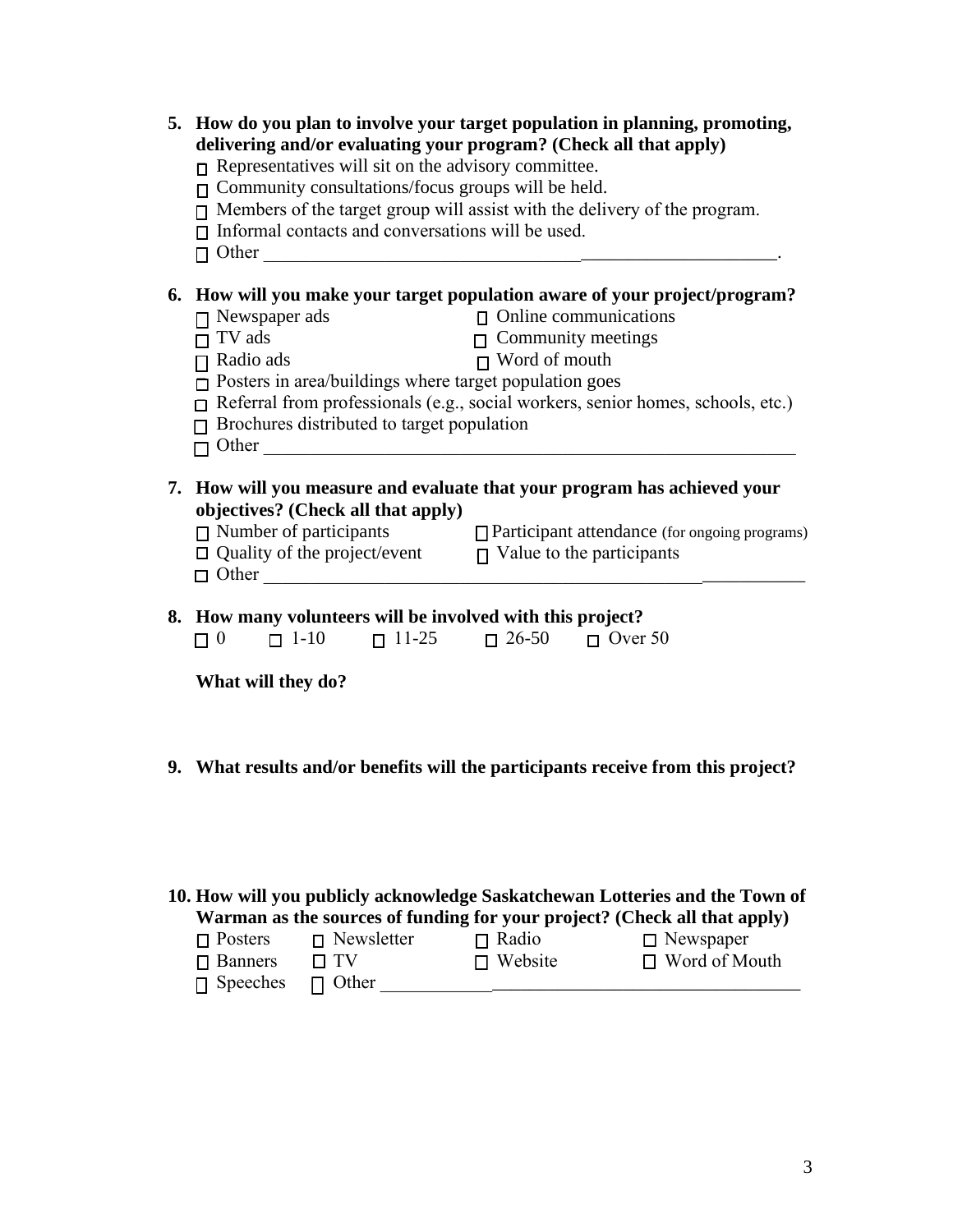### **Information Certification**

This application must be signed by two individuals; a minimum of one must be a member of the Board of Directors.

I hereby certify the information contained in this application is accurate and complete.

| Signature | <b>Print Name</b> | Position with Organization | Date |
|-----------|-------------------|----------------------------|------|
| Signature | <b>Print Name</b> | Position with Organization | Date |

### **CHECKLIST**

#### **Be sure to include the following items:**

- □ Project Budget Summary
- $\Box$  Most recently completed financial statements

### **ALSO:**

- $\Box$  The application has been signed
- $\Box$  You have retained a copy of the completed application form for you files

### **A completed application form must be received in our office by 4:30 p.m. on March 30th, 2022**

Recreation & Community Service Department c/o Community Grant Program #1 – 701 Centennial Blvd N Warman, Saskatchewan S0K 4S2 Email: coralieb@warman.ca Phone: 933-2129 Fax: 933-2245

**The adjudication committee will not consider late or incomplete applications. Please ensure that you have included all the required materials.**